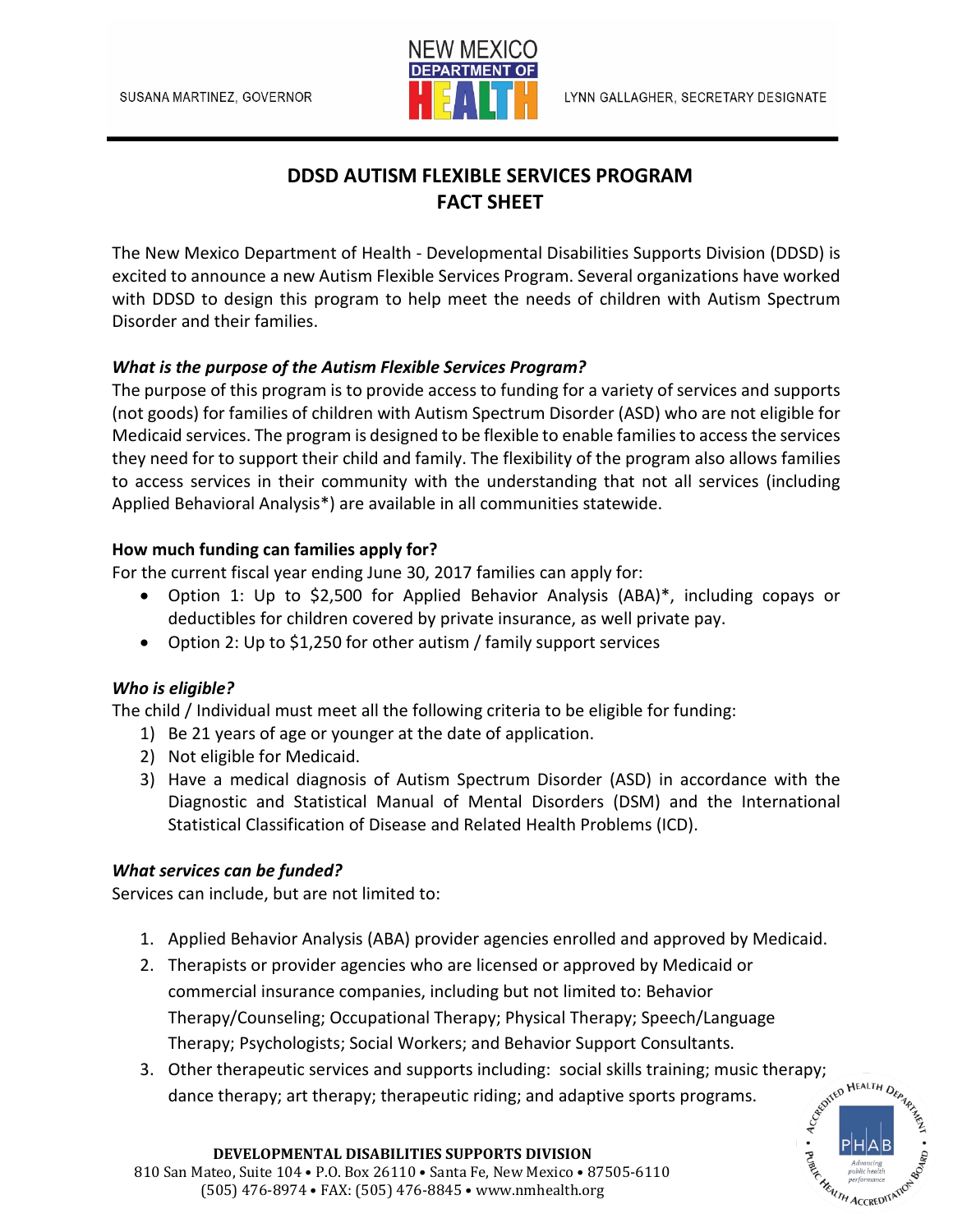- 4. Family Support programs including but not limited to: DDSD approved respite providers and parent training that may include Autism specific conferences and workshops.
- 5. Businesses / organizations that provide recreational activities such as summer camps and after school programs, participant gym memberships, participant pool memberships, etc.

#### *What does the Autism Flexible Services Program not pay for?*

The following are not funded:

- 1. Services currently provided and funded by the Individuals with Disabilities Education Act (IDEA) Part B special education / Part C early intervention.
- 2. Unestablished models of treatment including but not limited to: facilitated communication; sensory integration; auditory integration training, diets.
- 3. Direct reimbursements to family members.
- 4. Goods including but not limited to: electronics, equipment, medications, supplements.
- 5. Subscriptions including but not limited to: internet access, cell phone, cable.
- 6. Services provided prior to DDSD receiving the signed Notification of Award letter from the individual / parent / legal guardian.

#### *How to access services?*

An individual / parent / legal guardian submitting the application is responsible for finding the provider(s) to serve the child and family. The family should ask the provider when they would be able to begin services and indicate this on the application.

### *How are services paid for?*

Providers will be paid directly by Acumen, which is a Fiscal Management Agency under contract with DDSD. To be paid, providers must be willing to complete a W-9 and submit monthly invoices to Acumen. The parent / legal guardian is responsible for giving a Provider Packet to the provider. The Provider Packet will include an Instruction sheet, W-9 and the invoice. The provider is responsible to complete and submit these required documents to Acumen to receive payment.

## *If a family has more than one child / individual with ASD can they apply for funding for both children?*

If a family has multiple children that meet the eligibility criteria for this program the parent / legal guardian must submit a separate application for each child / individual with ASD.

### *What is the enrollment period?*

The enrollment period is the time within which application for the Autism Flexible Services Program must be received. For this current year applications must be received **by Friday January 6, 2017 at 5:00 pm.**